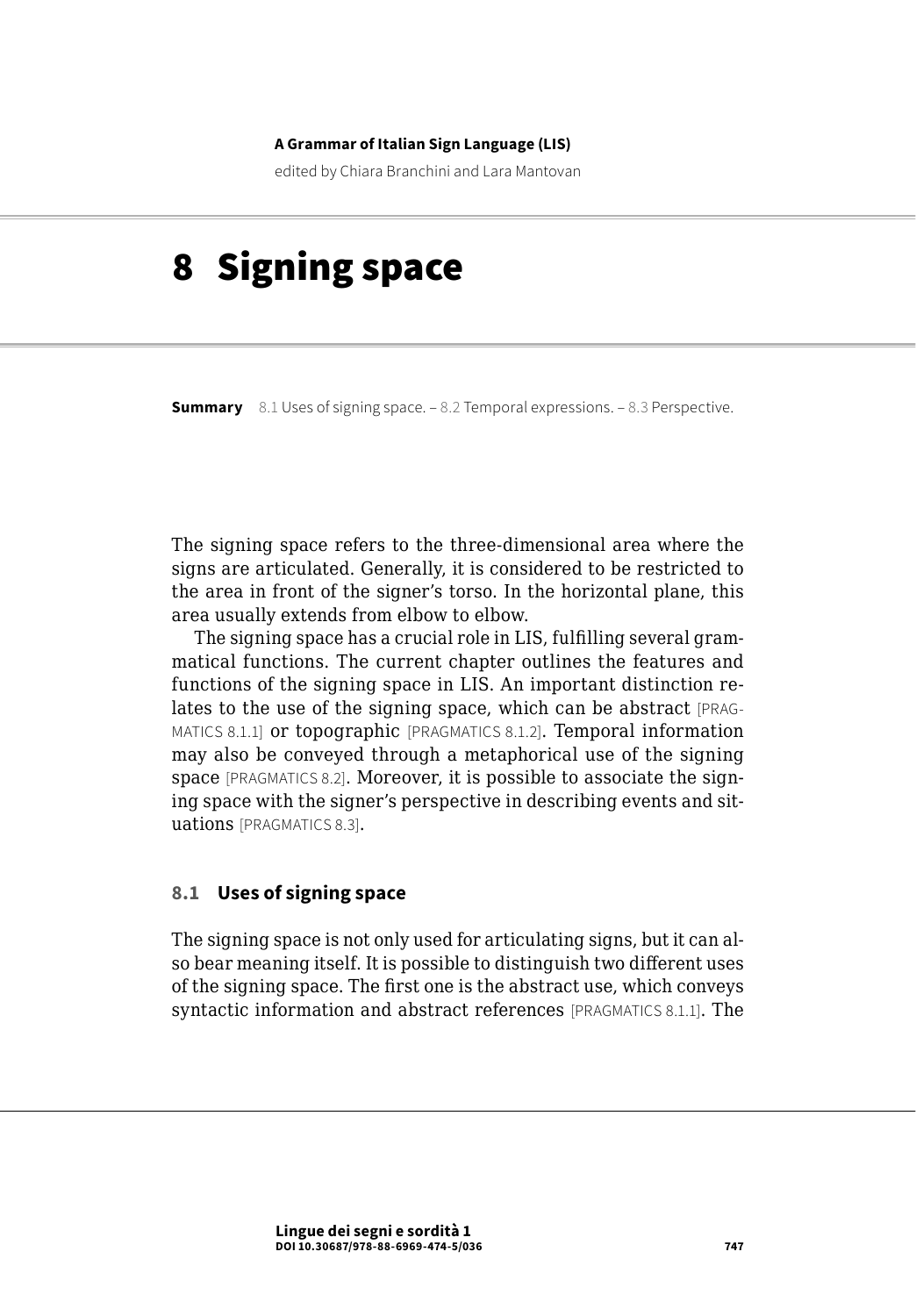second one is the topographic use of the signing space, which encodes the spatial distribution of the described referents [PRAGMATICS 8.1.2].

## **8.1.1 Abstract use**

The picture below shows a commonly abstract use of the signing space area.



**Figure 1** Abstract representation of the signing space (recreated from Bertone 2011, 120)

The black dots named A, B and C represent the articulation points in space. In particular, the location A is characterised by the [+ proximal] feature and indicates a position closer to the signer or the signer himself/herself (for this reason it also specifies the first person). The location B is characterised by the [- proximal] feature and refers to the interlocutor's position, identifying the second person. The location C is characterised by the [+ distal] feature and relates to a position far away both from the signer and the interlocutor, thus indicating the third person. The remaining locations of the signing space, which are not associated with any referent, represent neutral and undetermined points.

The abstract use of the signing space fulfils morphological and syntactic functions, realising referent-location associations and verb agreement. According to this type of use, locations in the signing space are arbitrarily chosen in order to set discourse referents and realise the arguments of the verbs [PRAGMATICS 1.1]. The establishment of a locus in space does not convey any specific semantic meaning, neither it affects the truth condition of the sentence. It means that the spatial loci can be moved in space, and these changes do not determine any consequence in the meaning of the sentence. This phenomenon is shown in the two sentences below.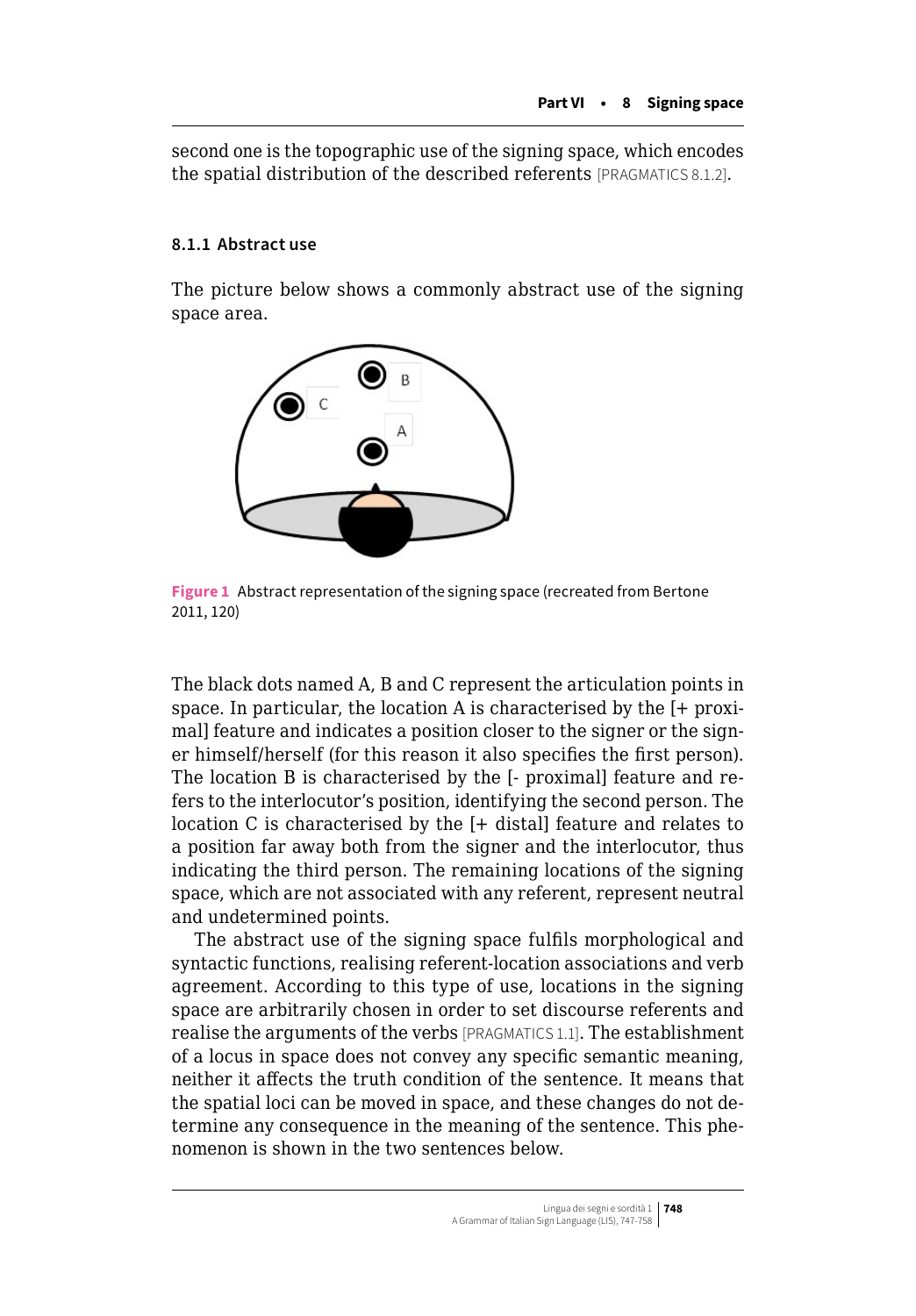a. MAN IX<sub>b</sub> woman ix<sub>a</sub> book <sub>3b</sub>CL(flat open 5): 'give\_book'<sub>3a</sub> 'The man gives the book to the woman.'

b. MAN IX<sub>a</sub> WOMAN IX<sub>b</sub> BOOK <sub>3a</sub>CL(flat open 5): 'give\_book'<sub>3b</sub> 'The man gives the book to the woman.

Crucially, the meaning of the two examples above is the same. The exact point in space in which the discourse referents ('man' and 'woman') are localised is not relevant, as long as the verb is directed from the location associated with the subject (man) to the location associated with the indirect object (woman).

Although these locations are interchangeable, LIS seems to have a preference in setting the subject and the object position. The subject is generally localised on the ipsilateral side of the signer, while the object is localised on the contralateral side of the signer. Ipsilateral refers to the area closer to the side of the dominant hand, while contralateral corresponds to the area more distant from the side of the dominant hand, considering the horizontal axis, as shown in the picture below. If we consider a right-handed signer.



**Figure 2** Mapping of syntactic structures onto spatial positions (recreated from Geraci 2014, 125)

Localising an entity in the signing space also allows to anaphorically refer back to the same entity within a discourse. In these cases, spatial location is called referential locus (or R-locus) and fulfils the anaphoric function of reference-tracking [PRAGMATICS 2]. The reference occurs via a first introduction of the entity in the discourse and its association with a referential locus in space. The chosen location may be used by the signer to mention that entity again in the discourse. This strategy allows the interlocutor to retrieve an entity which was previous located in the same point in space. The retrievability is fa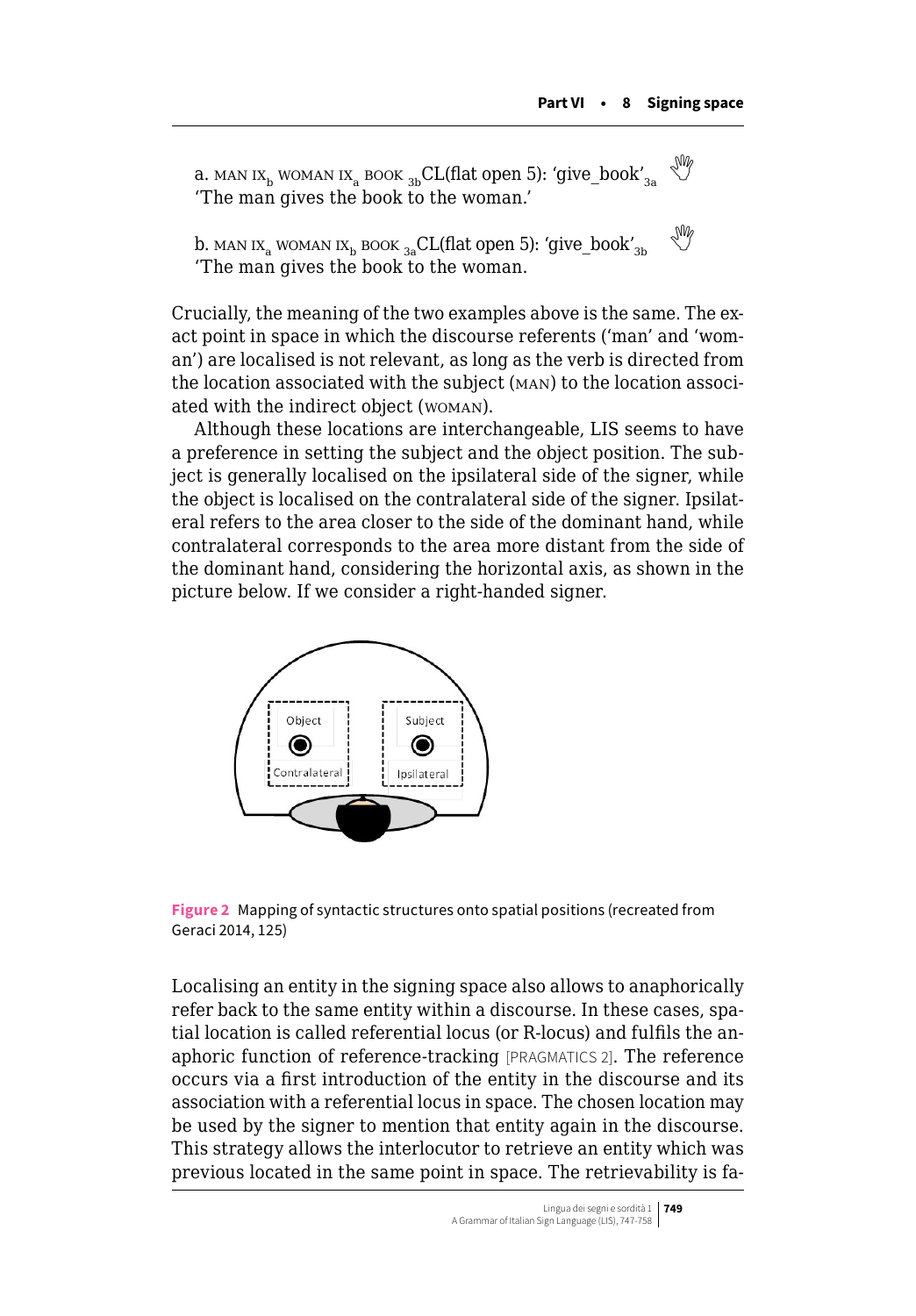voured by manual and non-manual cues pointing to the spatial location where the entity was located. The sentences below, (a) and (b), show how it is possible to refer back to a previously introduced referent. Specifically, in sentence (a) the strategy used to favour retrievability is manual, i.e. a pronoun realised by pointing the extended finger toward the relevant R-locus [LEXICON 3.7]. Sentence (b) shows an example of non-manual referring-back strategy, which occurs via eye gaze (eg) pointing toward the relevant R-locus.

a. dog ix(dem)<sub>a</sub> hunger strong. Man CL(G): 'walk'. ix**3a** CL(F):<br>
'eyes move' go away sad  $\sqrt{W}$ 'The dog is starving. A man walks by. He (the dog) follows him with his eyes, but the man goes away, and the dog is sad.'

eg: a eg: a b. WOMAN BEAUTIFUL-INT  $CL(G)$ : 'walk'<sub>a</sub> ix<sub>1</sub>LOOK \_ AT LIKE IX<sub>1</sub> 'A very beautiful woman is walking by. I look at her, I like her!'

The same syntactic function of the signing space is conveyed through the use of possessive pronouns [LEXICON 3.7.3]. In such case, the use of the signing space results distinctive in unambiguously referring to a specific entity. In the example below, the possessive pronoun is directed to the R-locus where gianni was previously signed, and it unambiguously expresses co-reference. This sign indicates that the cat can belongs to Gianni (not to Mario) because of the specific use of the signing space.

GIANNI<sub>a</sub>KNOW IX<sub>b</sub> MARIO<sub>b</sub> IX<sub>b</sub> CAT POSS<sub>3a</sub> LIKE IX<sub>3a</sub> 'Gianni knows that Mario loves his cat.'

LIS also seems to account for the increasingly larger amount of entities through the increasingly higher use of space. Therefore, a little amount of people indicated by the articulation of a predicative classifier 'all go' is generally located in the lower part of the frontal plane within the signing space. This is shown in the example below, where the predicate classifier 'all go' refers to the family.

PARK PE YESTERDAY IX<sub>1</sub> IX<sub>1pl</sub> FAMILY CL(spread curved open 5): 'group\_move' CL(5): 'all\_go' 'Yesterday all my family went to the park.'

On the contrary, a big amount of people, like a crowd in a demonstration, is referred to through the articulation of the same predicative classifier 'all go', but this time realised in the upper part of the frontal plane of the signing space. This is shown in the example below.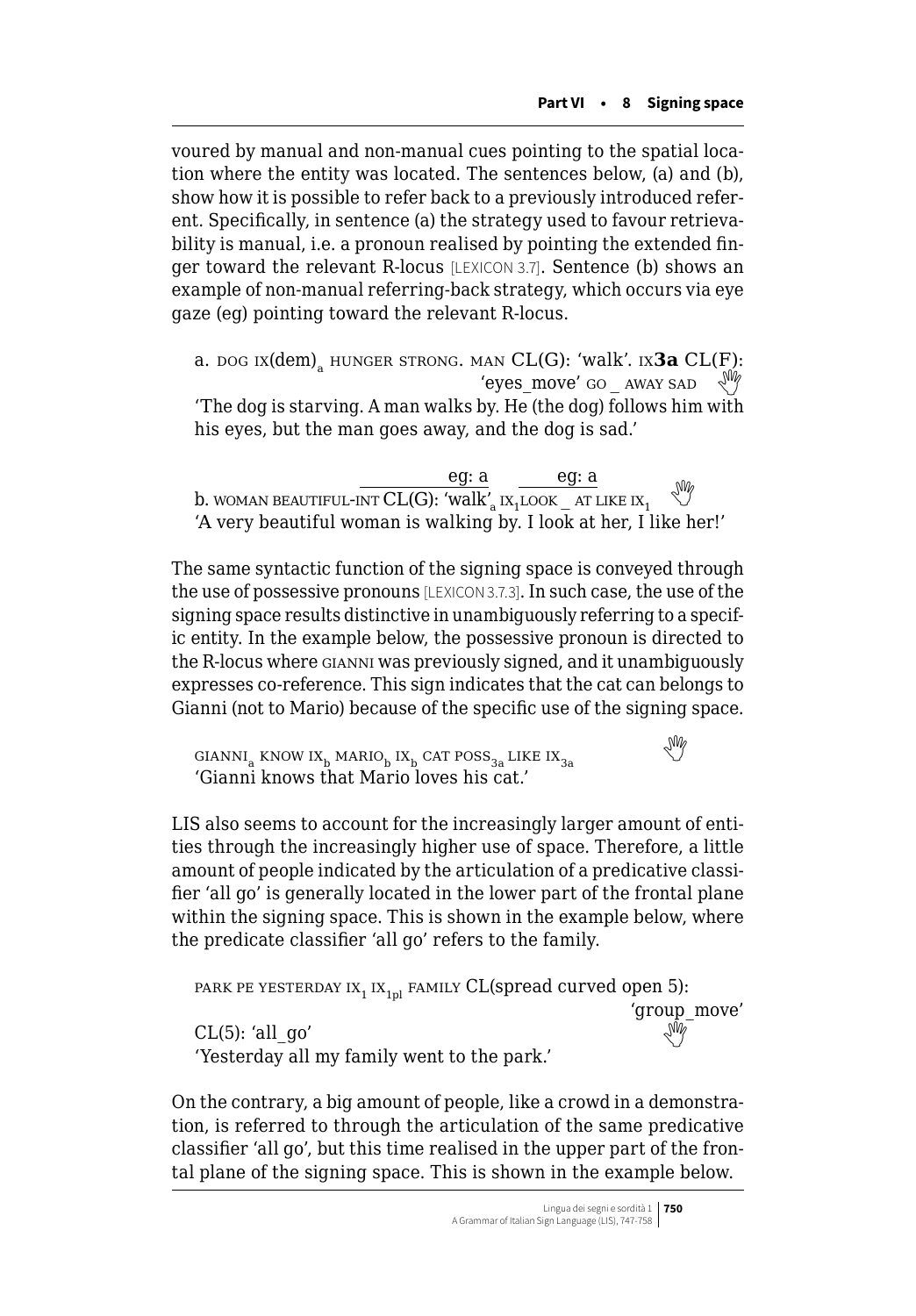ONE<sup>^</sup>YEAR<sup>^</sup>LAST PARK PERSON++ PROTEST CL(5): 'all\_qo' 'Last year, lots of people went to the park to protest.'

### **8.1.2 Topographic use**

A different use of space is the topographic use which expresses spatial relations among entities and conveys specific meanings through the different locations of the signing space. Such meaningful descriptions expressed by loci are possible because of the iconic properties of the visual-spatial channel. Topographic use of space bears a semantic value because a modification in the locus corresponds to a different truth condition of the sentence. This can be seen in the two examples below in which two distinct locations provide different meanings.

a. TREE,  $SASS(5)$ : 'tall round' bird fly CL(curved open V): The vect open v).<br>
The vector of a'  $\mathbb{W}$ 'A bird flew to the top of a tree.' b. TREE<sub>2</sub> SASS: 'tall\_round' bird fly CL(curved open V)  $'$ fly on bottom of a'

'A bird flew to the bottom of a tree.'

Such spatial information is mostly conveyed through classifier constructions. As shown in the examples above, the predicative classifier referring to the bird is used to place the referent on the top or on the bottom of a tree.

If more than one referent is present in space, LIS signers usually introduce background entities first and then the entity which is under the focus of attention. The background elements are called *ground*, and the central element is called *figure*. The spatial relationship among these entities is expressed through the specific location of the classifiers in the space. The simultaneous description of several elements is licensed by the possibility for a signer to use both manual articulators. Such case is shown below.

dom: boss ix<sup>a</sup> CL(V): 'walk\_to\_b' CL(V): 'fall\_at\_b'--------------  $CL(V)$ : 'fall at b' dog come

dom: CL(V): 'fall\_at\_b'---------------------  $n$ -dom:CL(curved open V): 'jump\_on\_b'++  $\mathbb{W}$ 'The boss was walking when he fell on the ground, then the dog came and jumped on him several times.'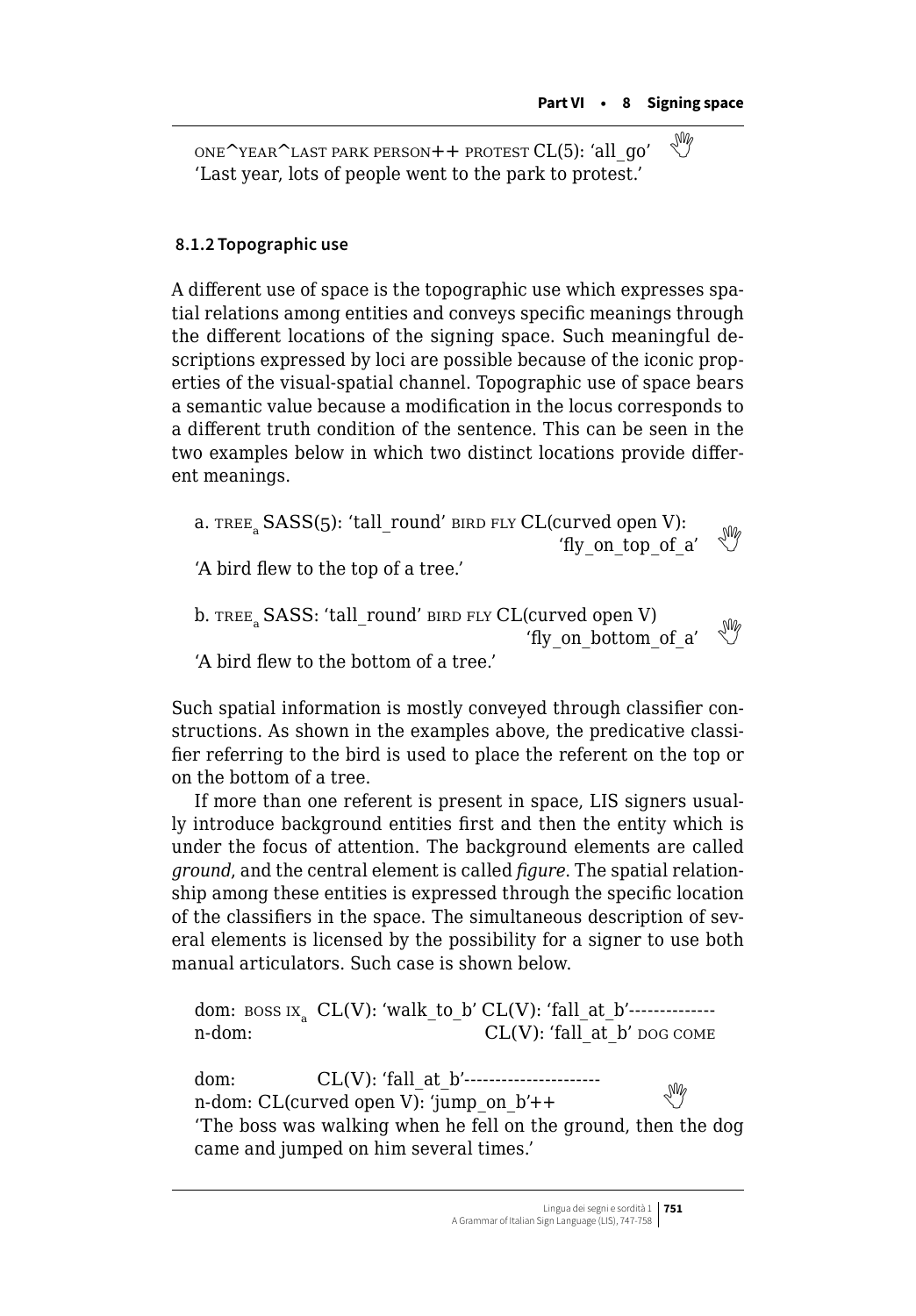Topographic entities of the real world are mapped into the signing space in two main contexts. The first one concerns geographic information and the second one is related to the description of the physical environment.

As for geographic information, cities and countries are mapped into the frontal plane of the signing space, as representing an imaginary map in front of the signer. In such way, northern areas are realised in the upper part of the signing space, southern areas in the lower part, western areas on the left side of the signing space, and eastern areas on the right side.



**Figure 3** Topographic use of the frontal plane in LIS: north vs. south



**Figure 4** Topographic use of the frontal plane in LIS: west vs. east

As for the description of the physical environments, such as rooms, shops, or building interiors, the imaginary map is mapped into the horizontal plane of the signer, as shown in the picture below.



**Figure 5** Topographic use of the horizontal plane in LIS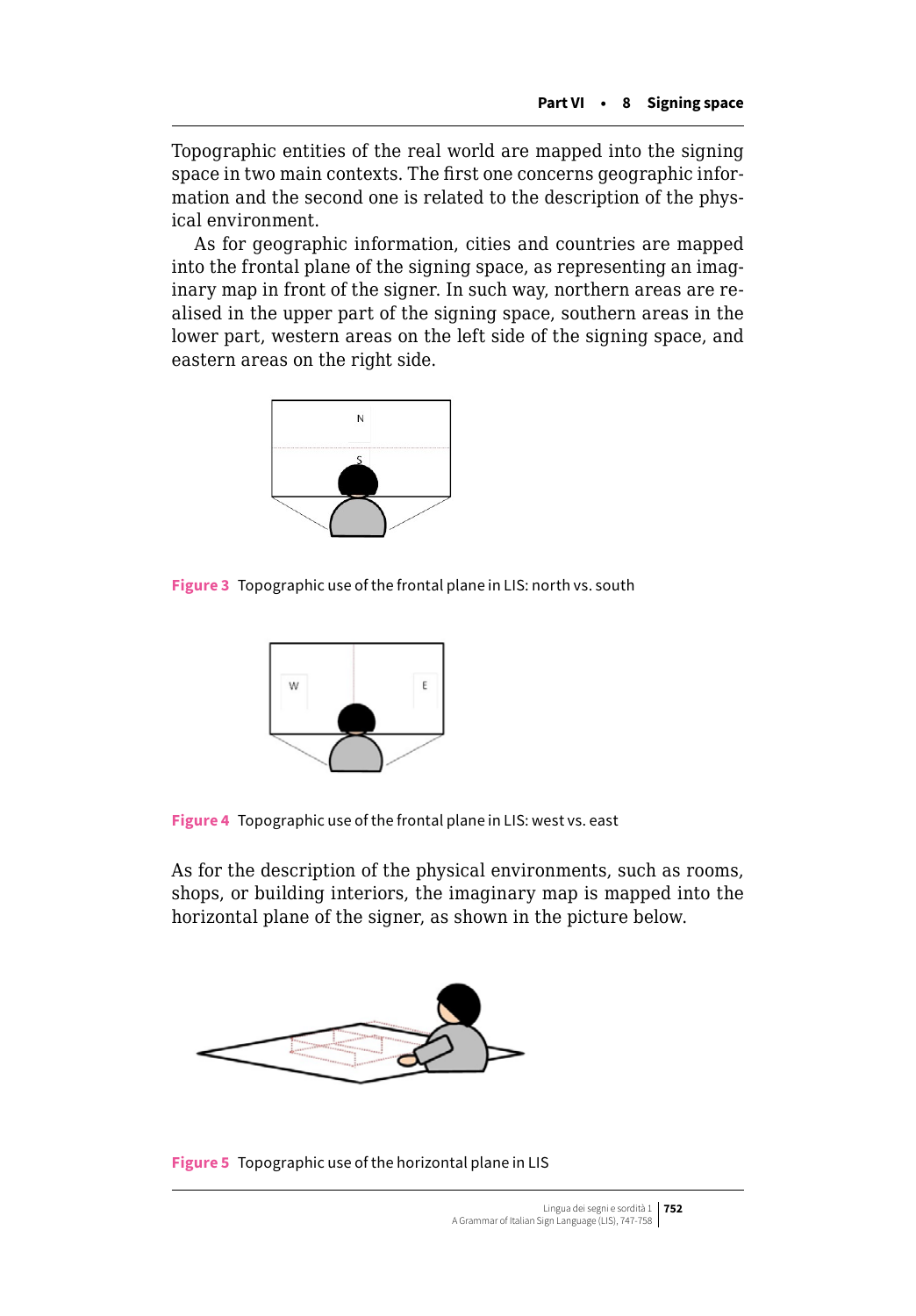Another iconic use of the frontal plane involves social distinctions. In this regard, hierarchical relations are iconically represented in the signing space: higher social positions are generally mapped into the upper part of the frontal plane, while lower social positions are represented in the lower part of the frontal plane. In family relations, the upper part is usually associated with older family members, the lower part with younger ones. As a consequence, several asymmetrical relations can be mapped into the frontal plane, such as parent child, boss - worker, and teacher - student [PRAGMATICS 9]. To illustrate, we show in the video below the relation between a grandfather (localised higher in space) and his grandson (localised lower in space).

PIETROIX<sub>a</sub> GRANDFATHER IX<sub>[up]</sub> IX<sub>[down]</sub> GRANDSON IX<sub>3a</sub> 'Pietro is the grandfather's grandson.'

The main differences between the two types of spatial uses, abstract and topographic, concern the conceptualisation of the points in the signing space. The abstract use establishes a formal and arbitrary relationship between the referent and the corresponding location, on the contrary, the topographic use establishes an iconic or symbolic relationship between the referent and the corresponding location in the signing space. Furthermore, the abstract use of space is composed of fixed trajectories within each spatial plane, while the topographic use exploits a larger and freer range of spatial positions. Both these uses should not be conceived as mutually exclusive, but they may co-exist in the same signing production. For instance, consider a context in which a woman and a man are mentioned. They are produced in two different areas of the signing space: woman on the right and man on the left.

WOMAN IX<sub>2</sub> GO OUT STROLL  $CL(V)$ : 'walk',  $IX_{k}$  man drunk car CL(curved open V): 'get\_in\_the\_car'. dom:  $CL(unspread 5): 'car_move'_{b} CL(unspread 5):$ 'car $crash'_b$ n-dom: CL(V): 'person\_walk'<sub>a</sub> CL(V): 'person  $crash'_b$ 'A woman went out for a stroll. A drunken man got in his car. The man was driving dangerously, the woman was walking, and then

The last classifier predicates in the example above [MORPHOLOGY 5] employ both the abstract and the topographic space.

he hit the woman.'

The anaphoric use of the signing space can be observed in the classifier predicate CL(V): 'person\_walk' which anaphorically refers back to an entity mentioned in the previous sentence, the walking woman.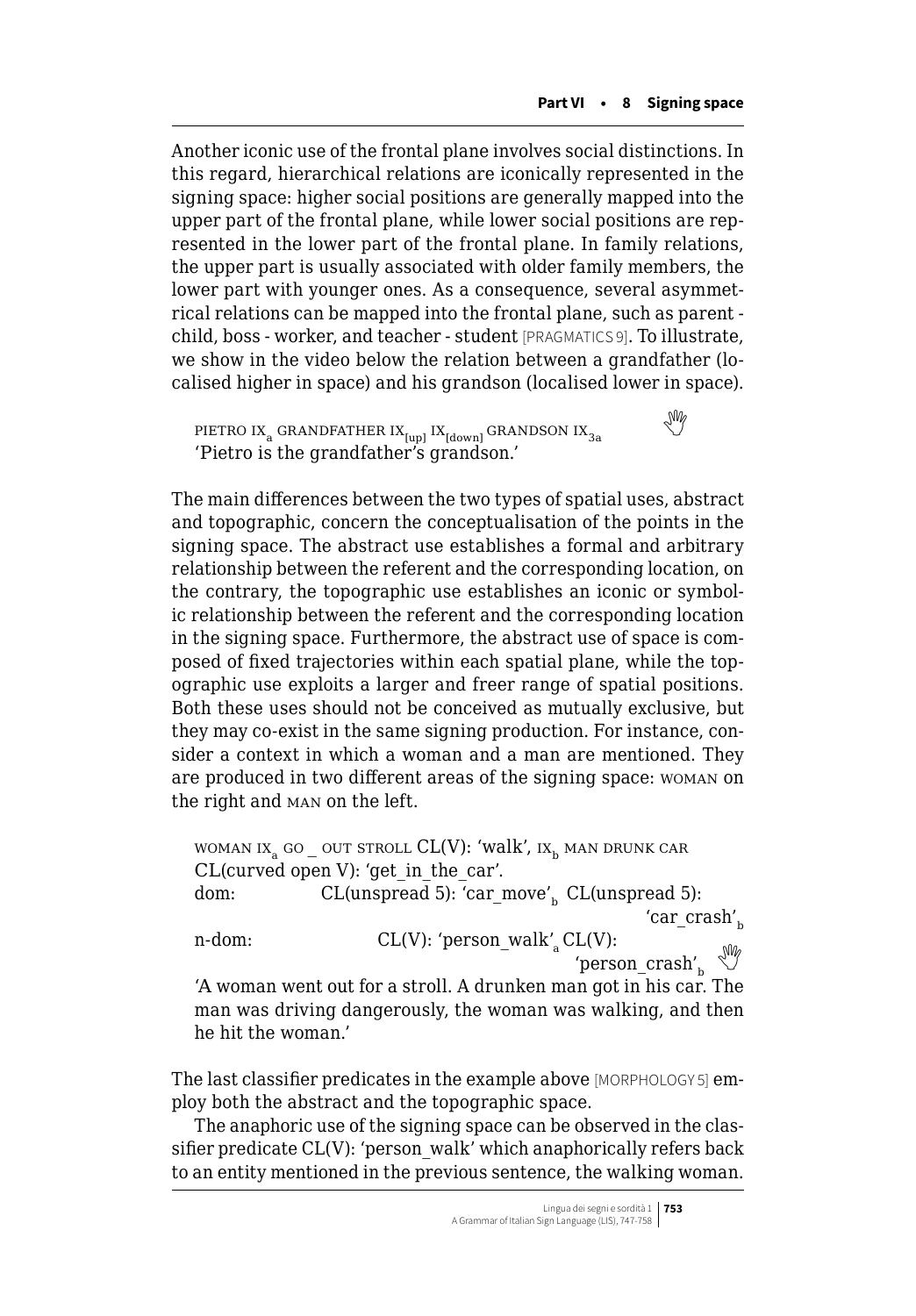<span id="page-7-0"></span>The topographic use of the signing space is fulfilled by the iconic position of the woman represented with respect to the car's position.

# **8.2 Temporal expressions**

The signing space is also used to convey temporal information at both lexical and discourse level. Such information is realised through an imaginary time line perpendicular to the signer's body. At the lexical level, temporal information is expressed by adverbials, such as yesterday and then, and other signs referring to time, such as THREE<sup>^</sup>YEAR<sup>^</sup>LAST and TUESDAY<sup>^</sup>NEXT. All these signs conform to the time line strategy. Time lines are relevant to the discourse level as well, since different events can be spatially projected to different points of the time line.

Three types of time lines are distinguishable in LIS: a basic time line, a sequence time line, and an anaphoric time line. The former is set perpendicularly to the signer's body and extends forward from his dominant shoulder, as shown in the picture below.



**Figure 6** The deictic time line in LIS

The default use of the basic time-line is deictic, namely it refers to the time of the utterance. The temporal description involves a symbolic use of the signing space; according to this strategy, time information referring to the past is signed over the signer's dominant shoulder, present information is signed right in front of the signer's torso and the future is realised in the area further away. The example below shows the use of the basic time line.

```
 ix<sub>1</sub> start three<sup>\sim</sup>year\simlast
'I started the university three years ago.'
```


The sequence time line is parallel to the signer's shoulders and extends from left to the right on the horizontal plane. It represents early to later periods or moments in time.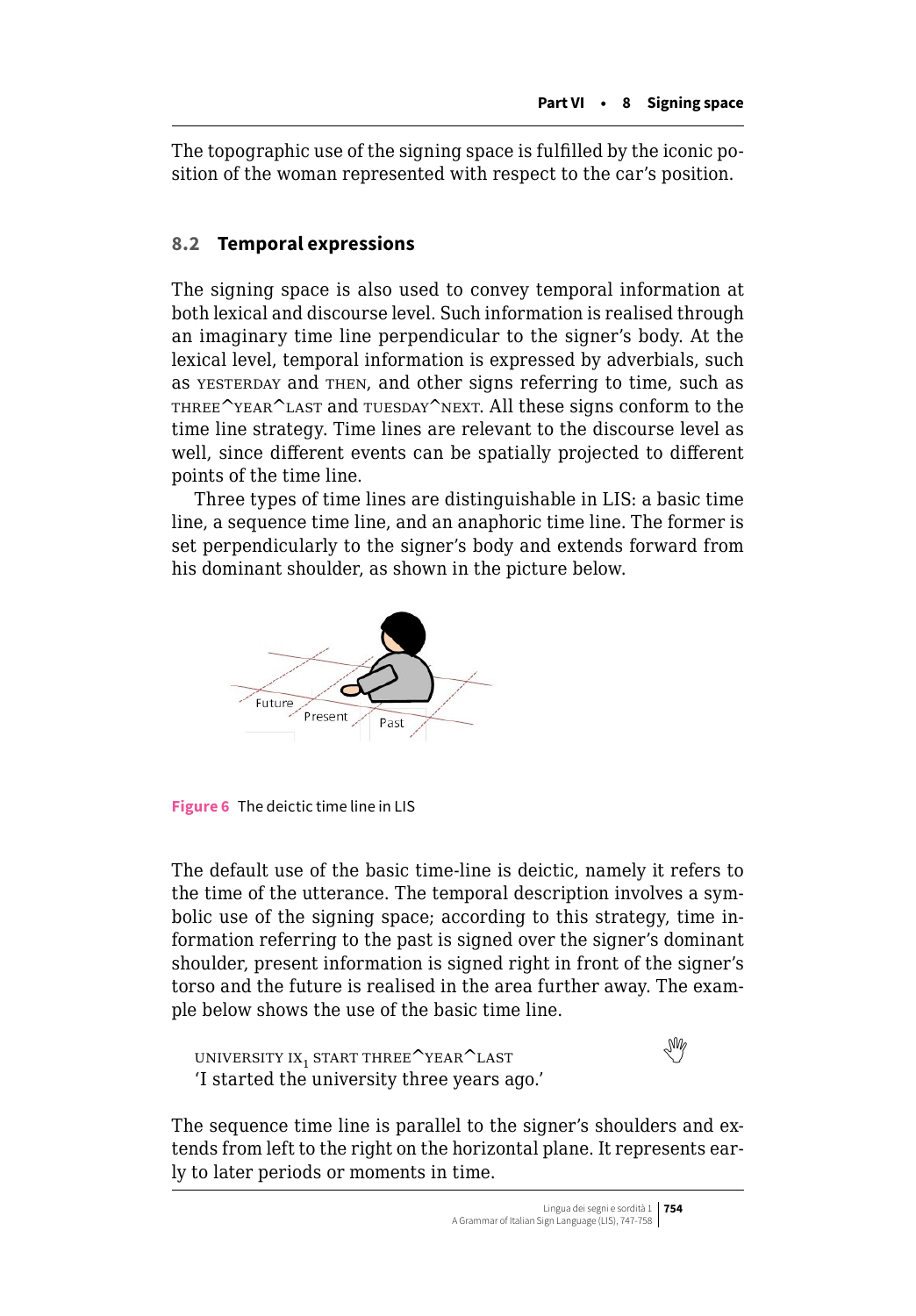

**Figure 7** The sequence time line in LIS

In the sequence time line, hours, days, weeks, months, years, seasons, and general periods of time may be articulated. The example below shows such use.

MONDAYUNTIL FRIDAY IX, WORK++ 'From Monday to Friday I work continuously.'

Another strategy to indicate hourly sequences is to place hours around an imaginary clock in the vertical plane in front of the signer's body, as shown in the example below.

 $\begin{array}{l} \mbox{SCHOOL IX}_1 \; \mbox{STAY AT} \; \displaystyle \equiv \; \mbox{EIGHT}_{\text{[contra]}} \, \mbox{AT} \; \displaystyle \equiv \; \mbox{NINE}_{\text{[contra\_up]}} \; \mbox{AT} \; \displaystyle \equiv \; \mbox{TEN}_{\text{[up]}} \; \mbox{UNTL} \\ \mbox{AT} \; \displaystyle \equiv \; \mbox{TWO}_{\text{[insi]}} \; \mbox{GO} \; \; \displaystyle \sup_{\mbox{V}} \; \; \displaystyle \bigvee_{\mbox{V}} \; \displaystyle \bigwedge_{\mbox{V}} \; \displaystyle \bigw$ 'I remain at school at eight, at nine, at ten... until two, when I go out'.

The anaphoric time line follows an imaginary diagonal trajectory. Anaphoric temporal references are determined within the discourse and are expressed with respect to a point of reference marked along this line. In the sentence below, the point of reference is represented by the birth of the signer's nephew, which is signed close to the signer's body on the ipsilateral side. The move to Bologna realises a relation of posteriority and is expressed farther from the signer's body on the contralateral side.

```
 BE _ BORN IX<sub>1</sub> BOLOGNA MOVE
'After my nephew was born, I moved to Bologna'.
```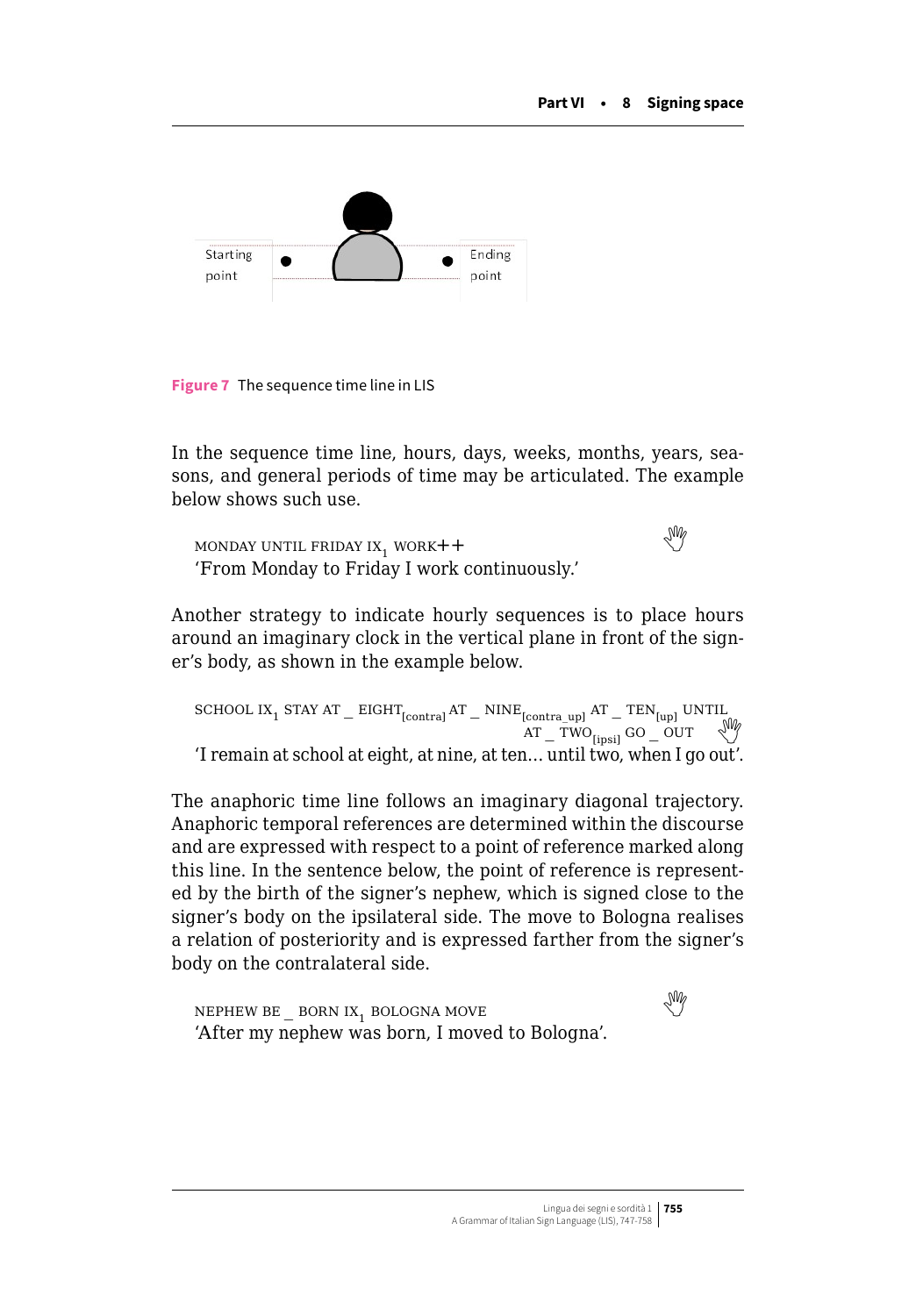# <span id="page-9-0"></span>**8.3 Perspective**

Events in LIS can be represented by a specific perspective, depending on the way the referents are localised in the signing space. Two main types of perspective representations exist: the observer perspective, where the signer assumes an external point of view, and the character perspective, where the signer takes on an internal point of view. In the first case, the signer presents a description of the whole event mapping the entities in a reduced size onto the space in front of the signer's body. In this case, the entity classifiers [MORPHOLOGY 5.1] are the mostly used strategy for reproducing the event. The observer perspective is shown in the example below.

FRANCE IX( $loc$ ) protest CL(4): 'people in parade' CL(5): 'crowd be\_located' 'In France, many people are protesting in a parade.'

Differently, in the case of the character perspective, the signer represents the event by assuming the role of an entity involved in the event [PRAGMATICS 6]. In such case, the integral perspective is mostly represented through the use of handle classifiers [MORPHOLOGY 5.1.1]. As shown in the example below.

rs: father  $F$ ATHER POSS<sub>1</sub> BOWL<sub>a</sub> SOUP<sub>a</sub> CL(closed G): 'handle\_spoon' delicious 'My father was eating a soup with a spoon and said that it was good.'

Another way to encode spatial relationships between referents is the frame of reference systems. These systems are distinguishable into two different types. The first one is the relative frame of reference and it describes spatial relationships between ground and figure by assuming the signer's perspective. In this case, the signer places the entities in space assuming as reference point his perspective, as shown in the sentence below.

```
TREE CL(5): 'be_at'<sub>[right]</sub> HOUSE CL(spread curved open 5):
                                                                                 \begin{matrix} \text{open } 5 \text{,} \\ \text{be\_at'} \end{matrix}'The house is to the left of the tree'.
```
The second system is the absolute frame of reference, which is not based on the relative positions of the entities, but on conventional and absolute referring points, such as cardinal directions or real geographical locations. The following sentence shows this case.